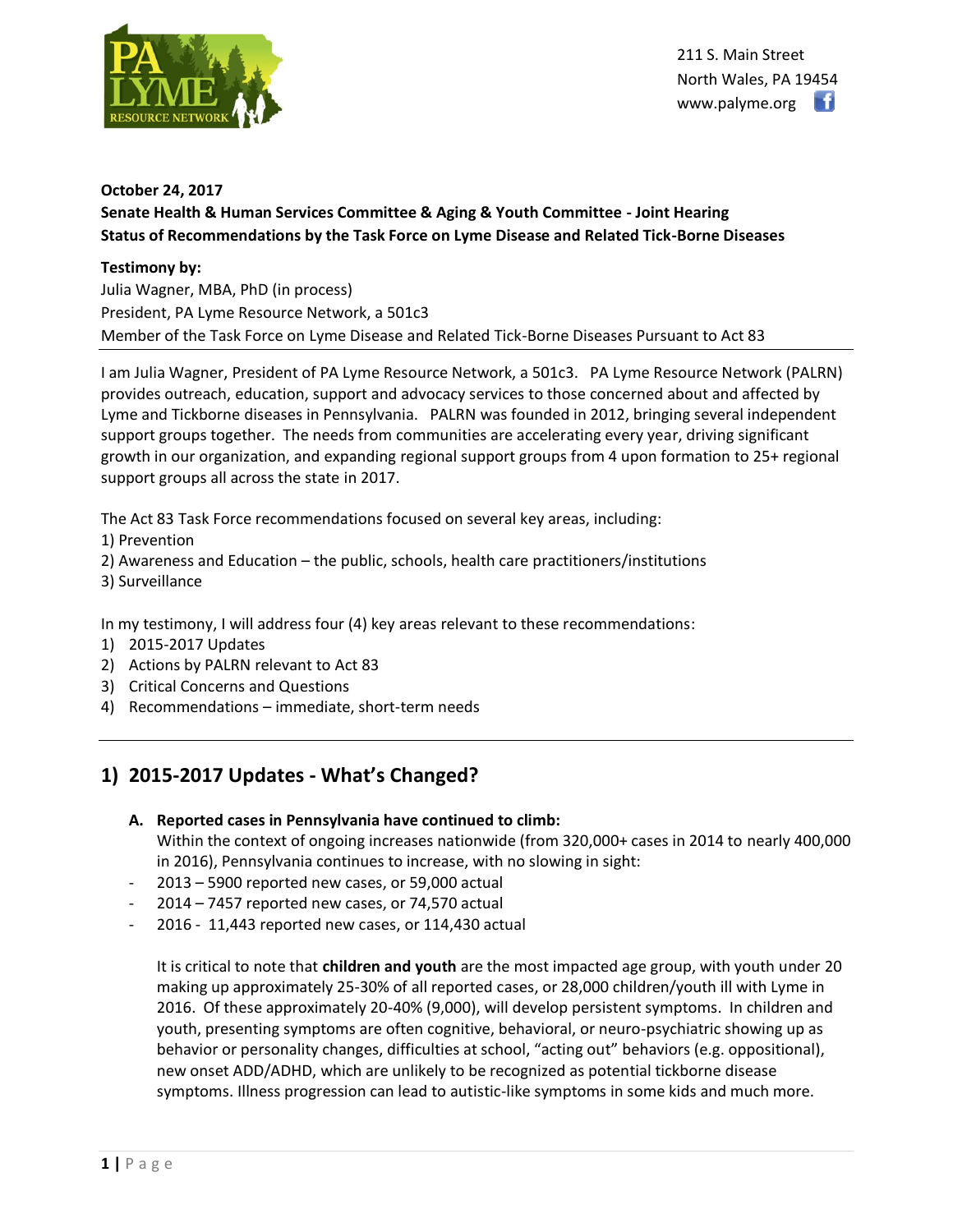The  $2<sup>nd</sup>$  most prevalent age group is ages 45-54 years old, a group in the prime of their working life. When symptoms in this group present, they may be viewed as "simply aging", and left to persist, and progress, reducing the chances of effective treatment and resolution, when and if diagnosis and appropriate treatment occurs. Recent medical literature has drawn a clear line between untreated and under-treated Lyme disease and the development of Alzheimer's and other neurodegenerative diseases.

Public health institutions should be making EVERY effort to diagnose these diseases as EARLY as possible, and to treat these aggressively, advocating for massive improvements in testing and treatment, to identify all pathogens, and to ensure effective treatment using tools capable of to tracking response to treatment and successful eradication.

### **B. Surveillance data has gotten worse - CDC STOPS REPORTING LYME DISEASE IN 2017!**

As of January 2017, the Centers for Disease Control stopped public reporting of Lyme disease cases, even though Lyme disease is a nationally reportable disease, and as such, the CDC is required to report in a timely manner to properly inform the public, health agencies, practitioners, and institutions to ensure an appropriate response. PALRN has asked the PA Department of Health for current 2017 case data, but has been unable to obtain any 2017 data. East Stroudsburg University has anecdotally shared that they have seen a significant increase in tick populations this year. Surveillance and tracking of Lyme is absolutely critical to informing public health efforts. This lack of data, and service in the public interest requires an explanation.

### C. **Nations launch national plans to address tick-borne diseases**

In 2016 France became the first country to release a national plan to address tick-borne diseases, including Lyme. The plan includes ramped-up surveillance of ticks and infections, prevention actions – lots of them, better diagnostic tests and better treatment protocols. What is unique about the plan is not WHAT they are doing – but the QUANTITY, NATIONAL COORDINATION, HIGH-LEVEL ATTENTION, AND BUDGET attacking the problem as a national health crisis. "If we do a good job at prevention, we'll have fewer patients who end up seeking care and struggling in the medical system," said Lucie Chouin, a public health official for the Greater Eastern region of France. "For me, prevention is part of a package; if we only do so much, and do not do anything upstream, the problem won't be resolved."

In May 2017, Canada released its first federal action plan to address Lyme.

The US has ten (10+) times the cases of these countries, but has no federal plan in place. The first step in this direction was passage of the  $21^{st}$  Century Cures Act in 2016, which included setting up a Lyme and Tickborne disease working group.

### D. **Patients are dying of Lyme and related Tickborne diseases due to ignorance/inexperience**

At the time of the task force recommendations, we were aware of a 2014 death of a 2 year old (York County) from Rocky Mountain Spotted Fever, and a 38 year old (Poconos) from Lyme, Babesia and other coinfections in 2012.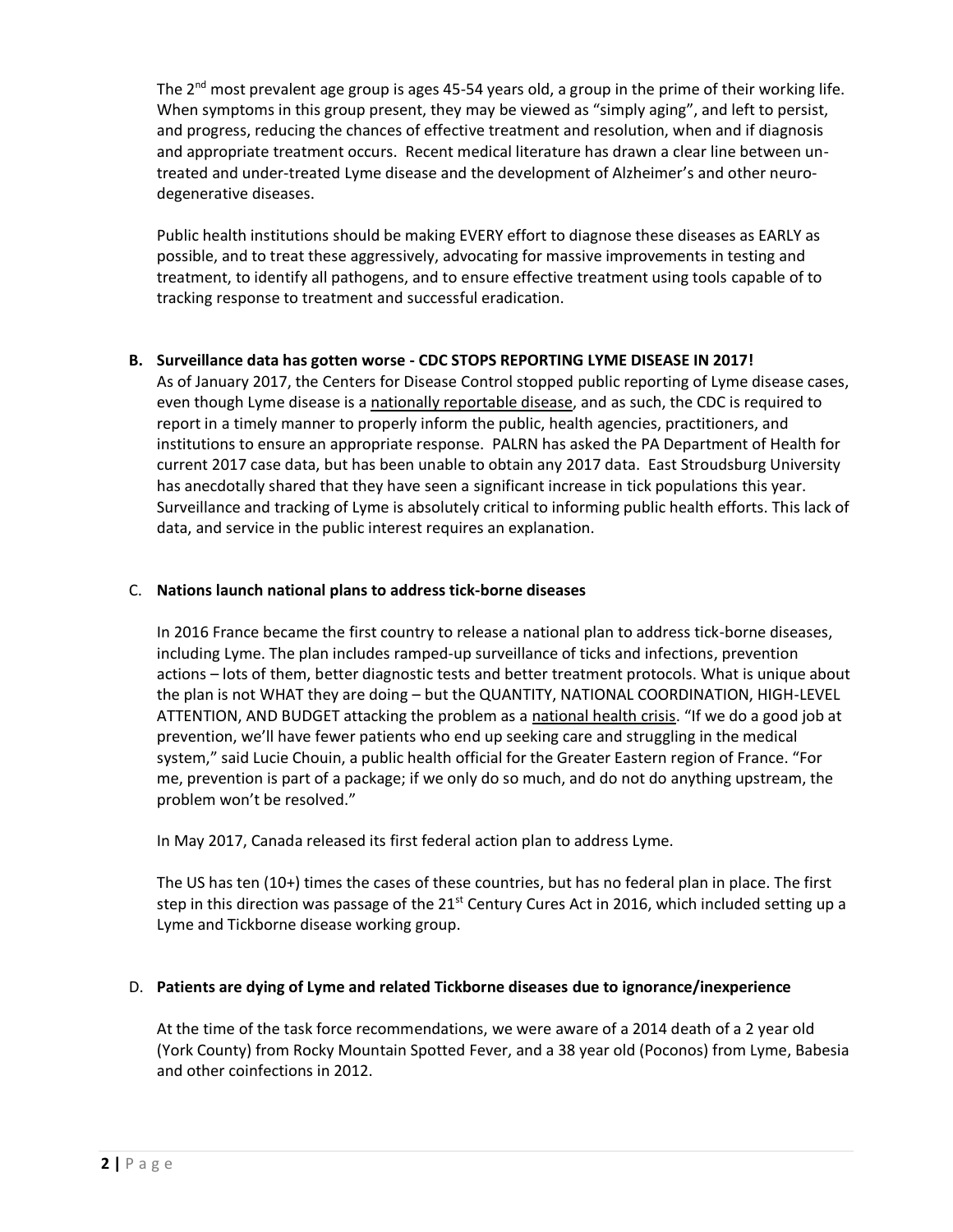Since the 2015 report was written, we are aware of more deaths from Lyme and coinfections. The Lyme community has been traumatized by several tragedies over the course of the last few months – young people being destroyed by these diseases, in one case rather suddenly, and in another after a protracted illness with roots going back to tick bites in elementary school, and high school ears that were undertreated, with the last episode in college triggering serious, chronic illness. These parents and families deserve the very best public health response we can mount:

- June 2015 51 year old, prior triathalon athlete (Poconos), from Lyme, Babesia, Bartonella
- July 2017 25 year old, Pete Smith (family here today, Quakertown), Lyme disease known, other coinfections not determined but possible from symptoms (not tested for coinfections)
- Sept 2017 50 year old, Jeff Naticchia (Bucks County, family/friends here today), Babesiosis
- Oct 2017 29 year old, Kevin Furey (Montgomery County, family here today), Lyme, Babesiosis and multiple other tickborne infections

These deaths were potentially preventable, and treatable, had up-to-date, appropriate, and knowledgeable medical care been available. Early, more effective treatment, proper evaluation for coinfections, accurate symptom recognition, diagnostic experience and appropriate treatment follow-up were all critical in these tragedies.

# **2) Actions by PALRN - consistent with Act 83 recommendations**

PA Lyme has rapidly grown to meet the needs of communities, and has taken many actions to improve awareness and prevention, to educate, and to is providing the following services and programs, with very little funding, and only 1 paid contractor:

- **25+ Regional support groups -** providing monthly support group meetings serving approximately 500 – 1000 constituents across the state every month, reaching approximately 7,000 annually. Includes implementation of the "Ambassador" program, with community members responsible for distributing program information, and marketing prevention and available resources through community networking.
- **Support Group in a Box** service to help interested individuals launch a support group quickly, and effectively to provide information and resources to communities quickly. Provides standardized materials, out of the box programs, and everything you need to know to run a support group focused on Lyme and Tickborne diseases.
- **Virtual/On-Line Resources - Website and Facebook** reaching a national audience, with posts reaching over 10,000. Online resources, including videos are being expanded in 2018.
- **Educational Programs** launched the **"Dare 2B Tick Aware"** program in 2017 to improve, standardize and implement community based education across the state, funded by Health Prevention Block Grants (PA DOH). Dare 2B Tick Aware can be scheduled through requests to [info@palyme.org](mailto:info@palyme.org) for any location in PA. Over 100 workshops/events have been completed this year. The full program is complete, and faculty in place to support a major roll-out in 2018.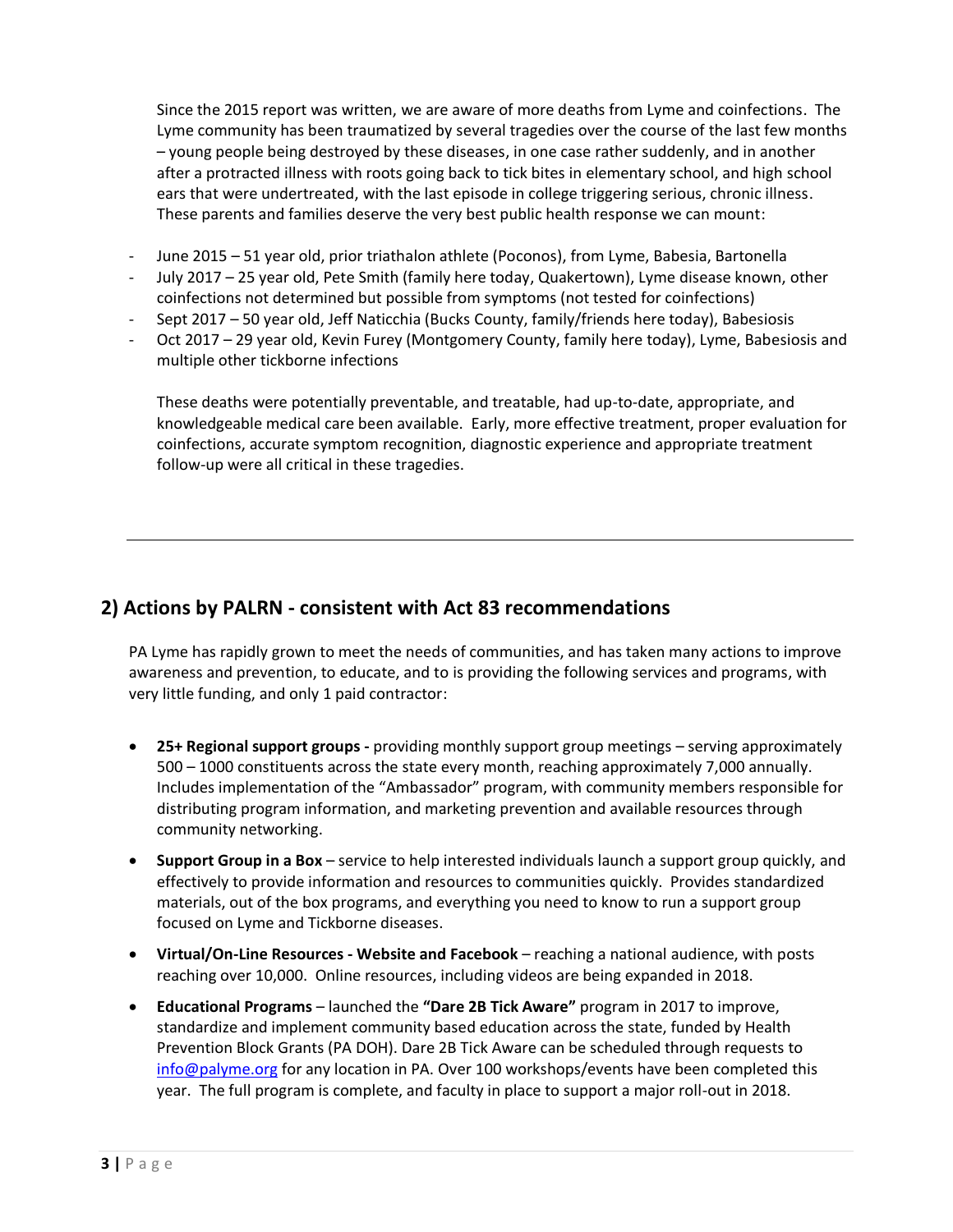- **Event Booth** educational booths used at community events, festivals, health fairs etc. Over 200 events have been supported this year.
- **Faculty** 30 faculty certified in **"Dare 2B Tick Aware"** and available across the state to deliver certified primary prevention programs. Faculty include PhD Scientists, PhD Science Educators, MS Certified Health Educators, MpH Public Health Nurses, Vector Control experts and more.
- **Annual Patient Conference** starting in 2016, both events have sold out, with waiting lists (250 total attendees). We have been unable to meet the demand. Our most recent conference was Oct 21, 2017. NOTE: Health care practitioners are registering and attending patient conferences to learn more about these diseases for their own education.
- **Annual CME Medical Conference**  2018 will be our **5 th Annual CME Medical Conference** in Pennsylvania (Harrisburg). The event is sold out every time, and brings national experts and researchers in Lyme and Tickborne diseases to educate Pennsylvania practitioners.
- **School/School Nurse education**  PALRN has trained over 40 school district's nurses in general awareness and prevention, providing specific peer-reviewed nurse protocol recommendations. However, without specific protocols or accountabilities, real action/change is highly variable.
- **HCP Community of Practice** launched in 2016 a community of practice/learning community for physicians treating complex Lyme and Tickborne diseases, to support continuous education through peer to peer experience/practice sharing.
- **Health Care Practitioner referrals**  PALRN provides a HCP referral service based on geography providing the public with Lyme Literate Health Care Practitioner referrals.
- **Research partnerships**  with Drexel University and East Stroudsburg university supporting multiple research programs.

As a volunteer organization, we have 30 leaders, and hundreds (100+) of volunteers working all across the state to change the circumstances for those affected by these diseases. In 2015 we were supported with funding from the PA Department of Health Health Block Grants (\$10,000), and in 2016, we were asked to be the lead vendor coordinating community based awareness programs across the state under this same block grant, and received funding of \$40,000, with an additional \$60,000 approved. These funds have funded the identification and certification of a high quality state-wide faculty, a standardized program, and materials to drive a consistent message, "Dare 2B Tick Aware", in a memorable way, and an Ambassador network (in process) across the state to mobilize the messages, and market the programs and resources through targeted outreach.

Coordination and outreach across the state has generated demand way beyond our capacity and funding. Pending funding, we plan to finalize "on-demand" programs that can be delivered by "Ambassadors" and can be accessed on-line at the time and point of need. Current content includes:

- Awareness of susceptibility/risk in PA
- Types of ticks and habitat
- DARE Prevention Strategies
	- o **D**efend yourself, pet and property
	- o **A**void tick habitat and risky areas
	- o **R**emember tick checks, and to shower after exposure
	- o **E**liminate ticks correctly
- Recognition of potential symptoms, when to call your doctor
- **Resources**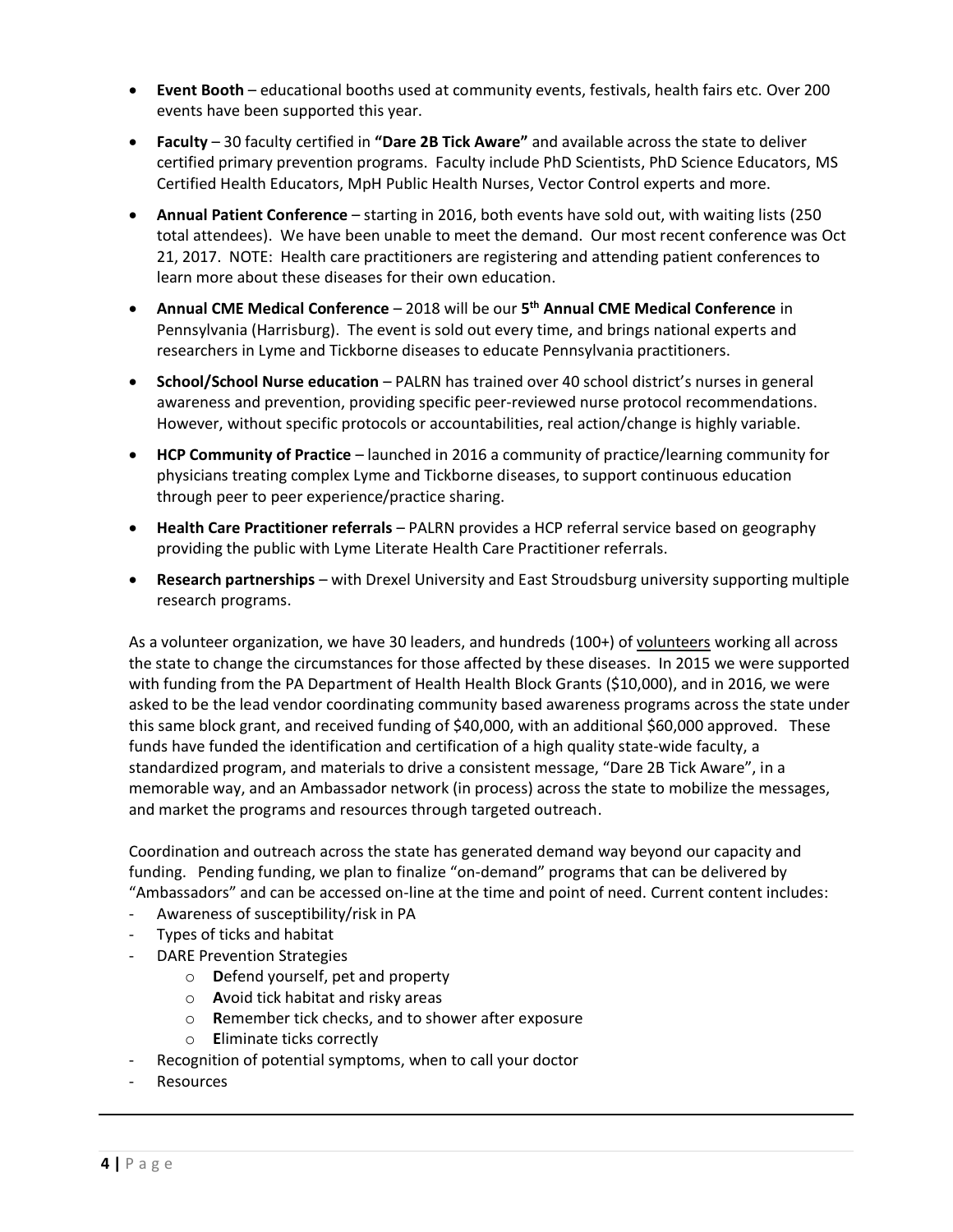# 3) **Critical Concerns and Questions**

While strides have been made, and we are anxious to hear what the other agencies and organizations have been doing, Lyme and tickborne diseases are NOT getting the level of attention that is needed.

Unfortunately, we believe this "passivity" is a trickle down from the current Federal approach to Lyme and Tickborne diseases. While Lyme disease is 6x more prevalent than AIDs, 2.5x more prevalent than Breast Cancer, there is only \$28 million being spent on Lyme R&D compared to the multi-billions being spent on HIV (\$3.5 billion), and \$46 million on West Nile Virus. WNV has had only 60 total cases reported in PA, since reporting started in 2000 [\(https://report.nih.gov/categorical\\_spending.aspx\)](https://report.nih.gov/categorical_spending.aspx). In addition, the CDC continues to downplay the seriousness of this disease, maintaining a one-way only approach to diagnosis and treatment, and ignoring the significant shifts in evidence supporting persistence, and the complexities and seriousness of these diseases. The lack of reporting on current cases in 2017 is failure of it's public health role and leaves the public and health organizations without the required information needed to properly respond to current data.

PALRN continues to call for a concerted, "crisis-level" approach to this epidemic in PA. With this year's recent and tragic deaths, we cannot afford to delay and pretend that this is not a serious situation. Ignorance is not acceptable. Old dogma denying the potentially serious nature of these diseases is unacceptable and harmful. The stigmatizing and belittling of seriously ill patients is unconscionable.

A renowned Duke University oncologist, and author of "Gone in a Heartbeat: A Physician's Search for True Healing" (Neil Spector, MD) after undergoing a heart transplant as a result of his illness with complex Lyme disease, called Tickborne Diseases **"the infectious equivalent of cancer".** He states that "I wanted to write my book, one, because I realized that there were many other people out there suffering… and two, that there is **a lot more that we don't know than we do know** about these diseases and three, that there are many people who don't fit the classic mold of a bull's-eye rash and a tick bite… and I'm an example of that somebody -- who happens to be a physician scientist. Even I was dismissed as being stressed when in fact I had a serious, life-threatening infection that almost took my life."

Beyond the significant personal impacts these diseases may cause, TBDs also create a significant economic burden in Pennsylvania and the United States. Over \$1 billion in annual medical expenses (old study, none replicating this available) in the United States have been attributed to Lyme disease as well as up to \$10,000 per patient annually in lost productivity. Lyme disease patients required 87 percent more visits to the doctor, and 71 percent more visits to the emergency room in comparison with those without Lyme disease. Applying the above cost estimate to Pennsylvania's 11,443 confirmed 2016 Lyme disease cases, the annual estimated cost in lost productivity alone may likely exceed \$1 billion.

**These diseases are a public health crisis.** The World Health Organization (WHO) has said it. Other countries experiencing a much lower burden of disease are saying it. **Pennsylvanians deserve an appropriate and serious public health response.** So far, this has not taken place in Pennsylvania. The response cannot continue to happen primarily off the backs of under-funded, under-resourced, volunteer-based patient groups. A response to this crisis, must be multi-level, adequately funded, and driven with the recognition of the high human and financial costs of further delay.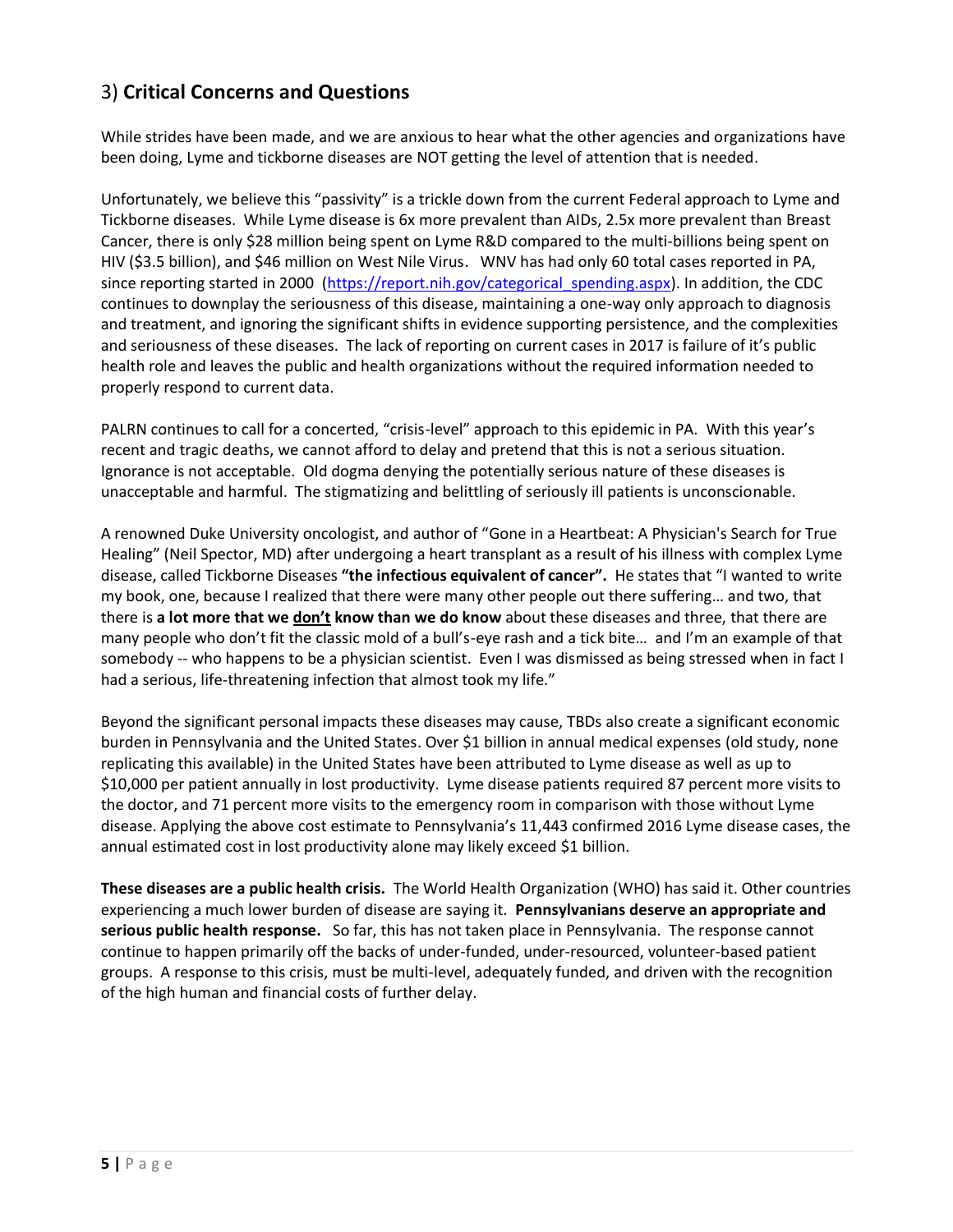### PALRN's Specific Concerns that Need to be Addressed in the Hearing:

- 1) why doesn't PA have any money in the 2017-2018 budget to address Lyme disease and the implementation of the task force recommendations?
- 2) did the PA DOH submit a budget request for Lyme?
- 3) why is \$2million being spent on tracking and spraying for West Nile Virus when there have only been 60 cases in total since the initiative of this program in 2000. \$36 million dollars spent for WNV total.
- 4) is the PA DOH reporting 2017 cases to the CDC as required (nationally notifiable, PA reportable)?
- 5) why is the CDC NOT publishing ANY Lyme disease case report data this year, in the Morbidity and Mortality Weekly Report, or any other public means?
- 6) can the PA DOH provide the current level of cases reported Year to Date in PA? and provide that data to the public, to Health Care Practitioners, and to Health Care Institutions? Have health alerts been distributed regarding the expected increase in Lyme this year (expert predictions)?
- 7) why is Babesiosis not a PA reportable disease? The CDC made it a national notifiable disease in 2010, and we are bordered by several endemic states (NY, NJ, DE). Several counties have reported enough cases to be considered endemic, AND, labs are reporting high numbers of positive cases in PA. By NOT tracking and reporting Babesiosis, we are directly harming the public, and preventing HCPs and institutions from taking the right measures to educate and respond to this serious illness, which has led to or contributed to several fatalities this year.
- 8) why do Insurance Companies continue to deny treatment prescribed by licensed physicians on the basis of medical guidelines that are so outdated they were removed from the US Health and Human Services, Agency of Health Quality's National Guidelines Clearinghouse? When such strategies are recommended in certain situations by up-to-date guidelines, in fact the only guidelines (peer reviewed) currently available on the NGC?
- 9) the CDC reported findings regarding several young adult Sudden Cardiac Death cases, that were found to be due to cardiac infection with Lyme disease. PA has had recent young adult death, with cardiac involvement. What is PA doing to ensure coroners are looking for Lyme involvement in early and sudden cardiac death in young adults?
- 10) multiple studies have reported the neuropsychiatric manifestations of Lyme disease on patients. The major cause of death in Lyme disease has been reported to be suicide. Recent studies predicted suicide rates resulting from Lyme and associated diseases. Using this model approximately 410 suicides in Pennsylvania per year could be attributed to Lyme and associated diseases. Why would this be? These complex diseases, if not diagnosed and treated early and properly, can affect the central nervous system and lead to many distressing symptoms significantly affecting quality of life, and functioning.

The combination of the disease itself, the current response from the medical system that varies from complete ignorance, to denial, to outright disparagement and belittlement ("the aches and pains of daily living"), and the toll all of this takes on family systems, relationships, and the ability to work, conspire to leave patients hopeless, and full of despair. In our support groups, we have encountered so many devastating cases, with homes lost, marriages destroyed, children's former capabilities lost (failing and dropping out of college), bedbound at home and unable to function, individuals going bankrupt and even becoming homeless. It is frankly hard to believe what is happening in the trenches, and the ongoing denial of so much human suffering.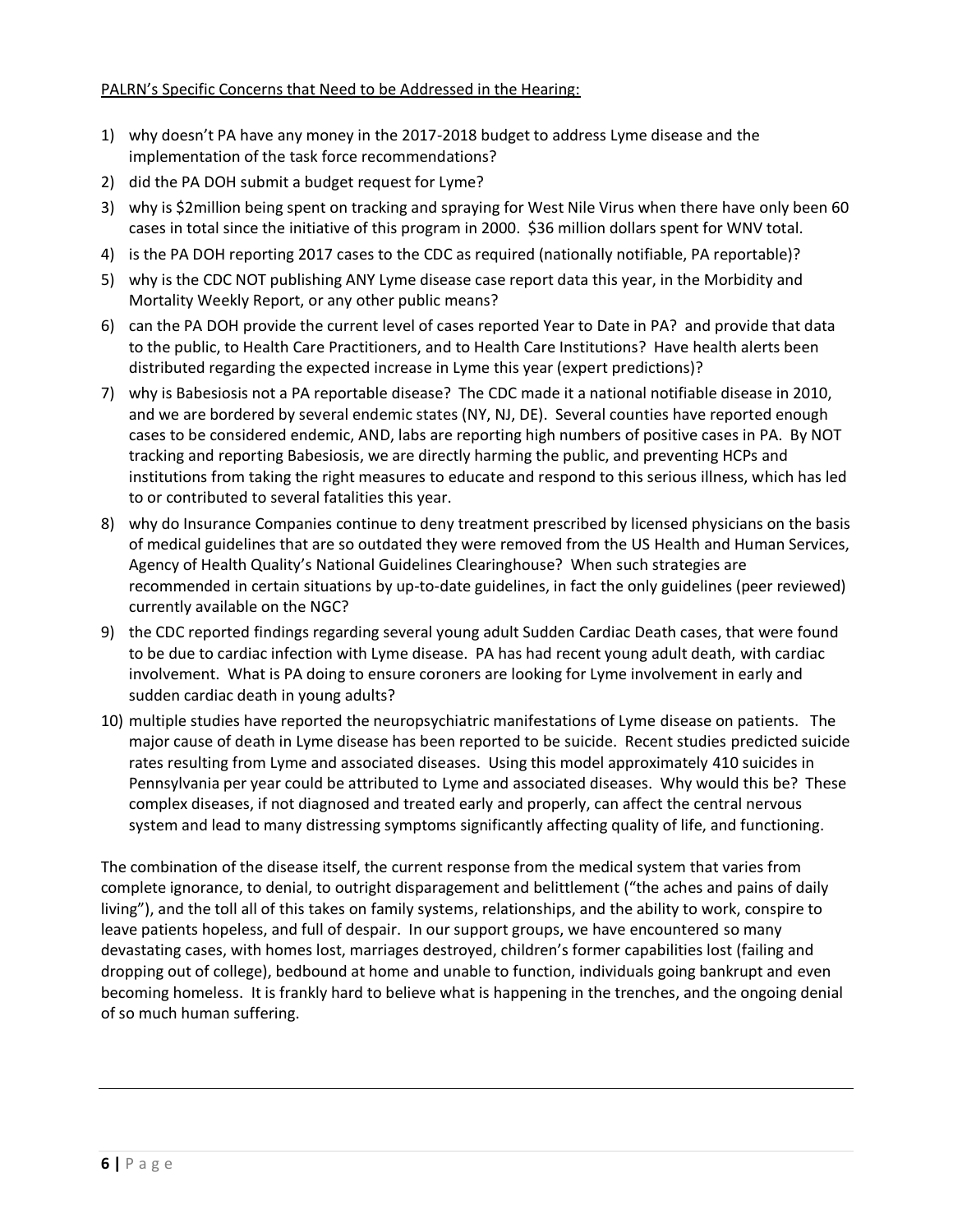## **4) Recommendations – immediate, short-term needs**

It is clear there is inertia in the system, working against the urgency that is needed. The recommendations below are prioritized from the Patient's Perspective, and focus on what we think would bring most immediate impact to Prevention, Education, and Treatment. These are organized by level of effort/cost, and are based off of the original task force recommendations, with revisions due to the evolving situation:

a) **Oversight/Working Group Needed:** Act 83 recommended the formation of an "Advisory Body" that would report to the Secretary of Health and operate as an independent advisory group on Lyme disease and other TBDs. At this point, I would modify this to have this group reporting directly to the Governor's office and or other legislative bodies to drive sustained focus and accountability. The development of a comprehensive plan, including these recommendations, updated to address recent developments, and to monitor implementation and results.

b) **School Policy and Procedures:** the school re immediate and short-term actions, with low cost, that can be implemented immediately. These recommendations were in Act 83. These could be implemented rather quickly, and at low cost:

- Notifications to parents regarding risks and protective measures, especially following outdoor activities
- Encourage school staff to remind students and parents of "tick-checks" after outdoor school events
- Implement standard protocol within the school for appropriate tick removal and prompt parental notification".

The awareness and education campaign for parents/staff could leverage the "Dare 2B Tick Aware" program, but would be enabled by policy requirements that this be scheduled in spring 2018. While some funding is available, dedicated funding for school awareness sessions must be allocated.

• Implement an awareness campaign for children, parents, staff regarding risks and prevention.

c) **Standard Brochures for Physician Distribution**: immediate alerts and information about increased cases, coinfections – specifically Babesiosis, testing issues, and availability of multiple treatment approaches/guidelines for use should patients not respond to initial treatment. The recommendation stated: "develop and implement a standard brochure (based on the Virginia model) that physicians ideally should provide to patients when they are evaluated, either by clinical exam or lab testing, for potential Lyme and related tick-borne infections… regarding the effectiveness of testing… ".

d) **Communication of ALL Available CME Medical Education opportunities by the PA Department of Health to all Health Care Practitioners and Institutions**: specifically, PA Lyme Resource Network with Drexel University College of Medicine, and ILADS (International Lyme and Associated Diseases Society) will have national speakers at our CME conference April 6-7, 2018. This is a great opportunity to bring CME education, with a broader perspective, to front-line health care practitioners quickly. Online education is available from the CDC that reflects the IDSA perspective, as it links directly to the IDSA education program. There is a CME online Lyme and Tickborne disease education program available that offers a more balanced perspective as well. There are short-term available options available – the key is to ensure that practitioners access a broad spectrum of views/information. Mechanisms are needed for this. Webcast programs could also be scheduled virtually to be low-cost/low burden.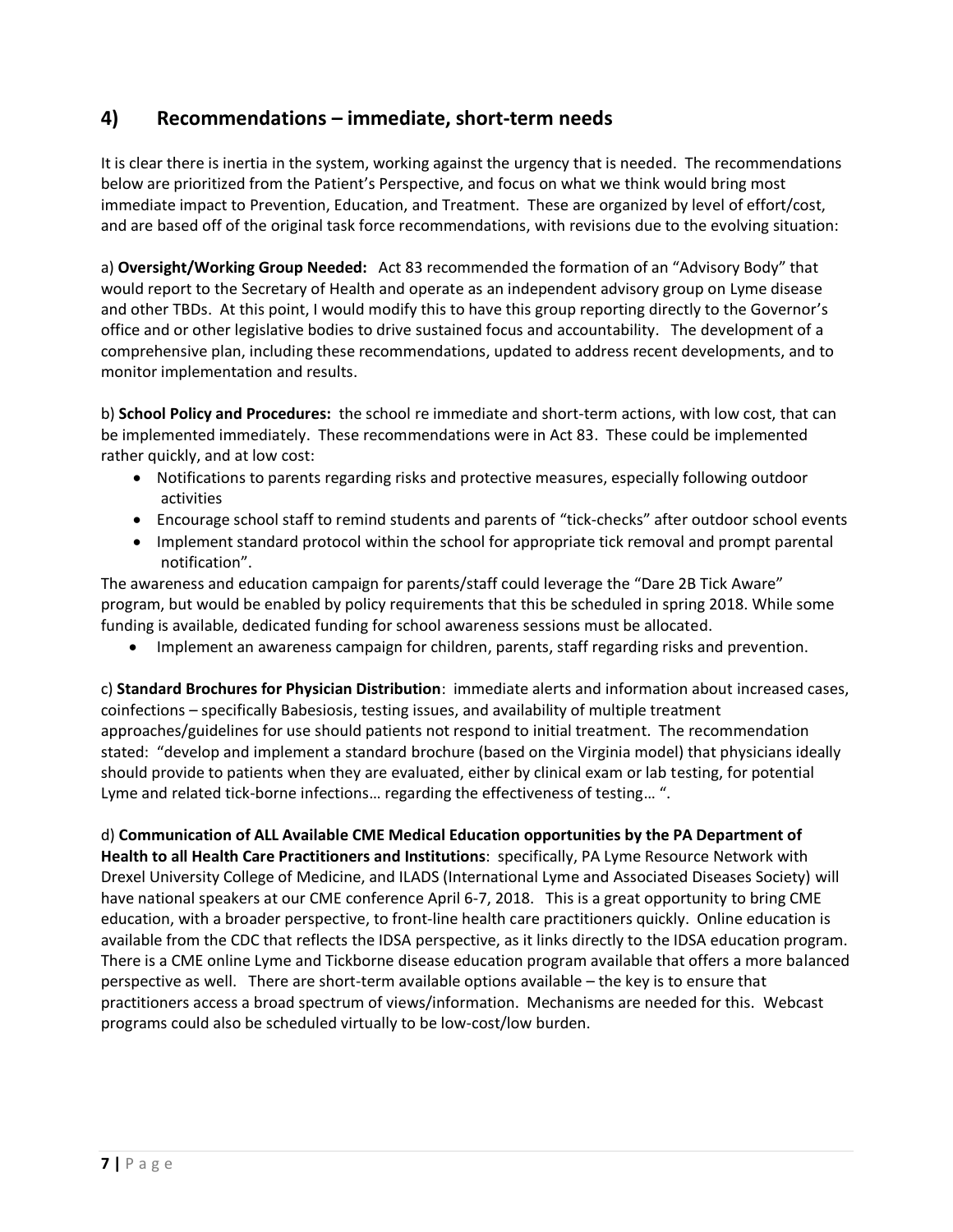The education gaps on the front-lines in our medical system are large. Here are just a few samples of what patients are experiencing on the front-lines regularly. Education is needed desparately.

### **Case 1 – Summer 2017: Multiple Practitioners cannot Recognize Classic Disseminated Rashes**

2 year old (Erie County) presents with 15-20 circular, bulls-eye rashes all over her body, along with a fever, chills, lethargy, extreme mood swings, crying, sleep disturbances,. She is taken to doctor:

- "The physician's assistant and I talked about Lyme. I told her that was my concern. She acknowledged the rashes were suspicious. **The doctor took a quick look and called it hives.**
- "Then he showed absolute ignorance when I told him about photos I found showing a disseminated rash (which I didn't even fully understand at the time). He asked me incredulously if I thought she had been bit by 15 different ticks all over her body. I told him no, and he acted like the case was closed. "
- "I took her 2 days later to a children's urgent care clinic. When the onsite NP contacted the doctor (off-site) with photos, they said they still weren't convinced it was Lyme, but they would test. Test came back with a STRONG positive several days later".
- "3rd visit and almost 2 weeks later she is diagnosed and treated."
- "the doctor would only prescribe 3 weeks, so I went back to my old doctor and begged that he prescribe for an additional 4 weeks, after she still had symptoms."

### **Case 2 – 37 Year Old Denied Diagnosis and Treatment – Progressive Disease/Abandoned by HCPs**

- 37 year old (New Brighton, PA). Significantly delayed diagnosis 10 years of illness starting in late 20's. Chronic muscle & joint pain, spinal pain, neck & shoulder pain, insomnia, soaking night sweats, muscle spasms, heat & cold intolerance, light & sound sensitivity, hypothyroidism, new onset diabetes, pancreatitis, fatty liver, obesity, depression & anxiety over the past 10 years or so, but I never saw a tick or got a bull's-eye rash, so I never thought to get tested for Lyme. Doctors could not come up with any diagnosis or treatment other than pain management.
- Pain doctor suggested I be tested for Lyme Disease. Reluctantly, after some convincing on my part, my PCP tested me. The ELISA was positive but Western Blot was negative. She told me I had a "false positive" & I didn't have Lyme Disease.
- Then saw an Infectious Diseases doctor and was tested for a lot of different things to rule stuff out. They did NOT include a Lyme test even though it was requested. When asked about it, I was dismissed/ignored. **Diagnosis:** Epstein Barr Virus, no treatment, "it will clear up on its own in 30 days". That was a year ago, and I'm still sick.
- Paid out of pocket to test with specialty lab, which specializes in tick borne illnesses. Tested positive on 4 specific bands Igg & Igm , positive for Lyme.
- Local doctors do not agree that this is a positive, and will not treat her for Lyme, and will not evaluate her for other tickborne infections (she cannot afford to pay for additional out of pocket tests). As she has gone from doctor to doctor to find someone who will treat her, she was "degraded, humiliated, laughed at and dismissed at several locations".
- Her only option left is to see a Lyme Literate Doctor who doesn't take insurance. Due to her illness she has not been able to work and she can't afford the doctor, or further testing, let alone treatment that may or may not be covered.
- "So here I am, sick as hell, unemployed, close to bankrupt, abandoned by the healthcare community, forgotten & lost. I'm 37 years old & I don't deserve this. I am afraid as this keeps progressing that I will die from this disease. "